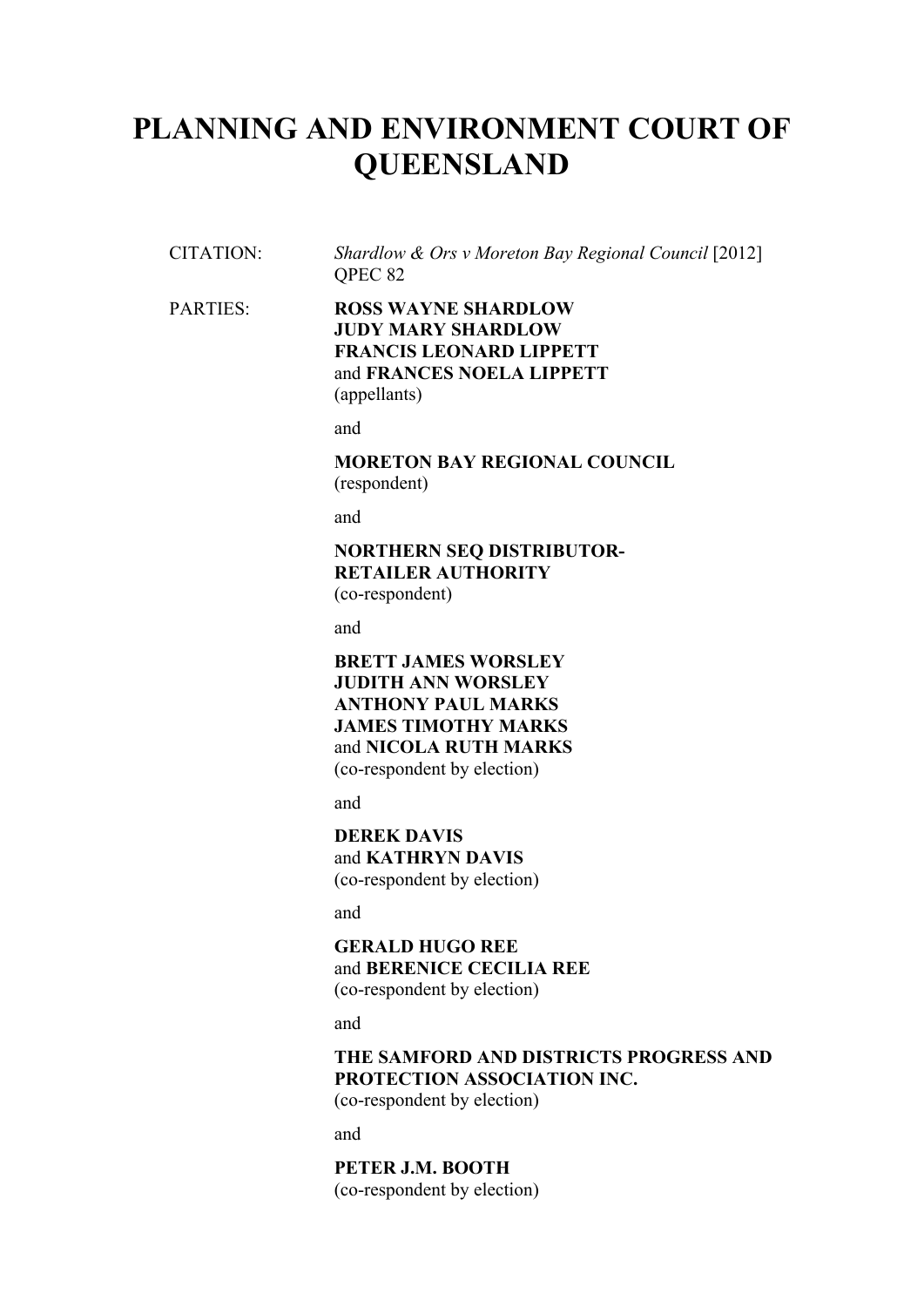and

#### **UNITYWATER**

|                              | (co-respondent by election)                                                                                                                                                                                                                                                                                                                                                                                                                                                                                                                                                                                                                  |  |  |  |
|------------------------------|----------------------------------------------------------------------------------------------------------------------------------------------------------------------------------------------------------------------------------------------------------------------------------------------------------------------------------------------------------------------------------------------------------------------------------------------------------------------------------------------------------------------------------------------------------------------------------------------------------------------------------------------|--|--|--|
| FILE NO:                     | 4115/11                                                                                                                                                                                                                                                                                                                                                                                                                                                                                                                                                                                                                                      |  |  |  |
| DIVISION:                    | Appellate                                                                                                                                                                                                                                                                                                                                                                                                                                                                                                                                                                                                                                    |  |  |  |
| PROCEEDING:                  | Appeal                                                                                                                                                                                                                                                                                                                                                                                                                                                                                                                                                                                                                                       |  |  |  |
| ORIGINATING<br><b>COURT:</b> | <b>Brisbane</b>                                                                                                                                                                                                                                                                                                                                                                                                                                                                                                                                                                                                                              |  |  |  |
| <b>DELIVERED ON:</b>         | 11 December 2012                                                                                                                                                                                                                                                                                                                                                                                                                                                                                                                                                                                                                             |  |  |  |
| <b>DELIVERED AT:</b>         | <b>Brisbane</b>                                                                                                                                                                                                                                                                                                                                                                                                                                                                                                                                                                                                                              |  |  |  |
| <b>HEARING DATE:</b>         | 13-16; 29-30 November 2012, 6 December 2012                                                                                                                                                                                                                                                                                                                                                                                                                                                                                                                                                                                                  |  |  |  |
| JUDGE:                       | Robin QC DCJ                                                                                                                                                                                                                                                                                                                                                                                                                                                                                                                                                                                                                                 |  |  |  |
| <b>ORDER:</b>                | Appeal dismissed.                                                                                                                                                                                                                                                                                                                                                                                                                                                                                                                                                                                                                            |  |  |  |
| <b>CATCHWORDS:</b>           | Integrated Planning Act 1997 s 3.1.6, s 3.5.14A                                                                                                                                                                                                                                                                                                                                                                                                                                                                                                                                                                                              |  |  |  |
|                              | Appeal against deemed refusal of a preliminary approval<br>varying the effect of the planning scheme to treat two Park<br>Residential lots in Samford Village (aggregating 17,000m <sup>2</sup> )<br>for most purposes as Residential A, capable of<br>reconfiguration (not applied for) to produce 20 lots of a<br>minimum of $600m^2$ – Residential A lots in the Village in<br>demand – issues included character and amenity, need,<br>whether the proposal was premature or compromised future<br>planning for Samford, whether infrastructure could be<br>efficiently provided, significance of South East Queensland<br>Regional Plan |  |  |  |
| <b>COUNSEL:</b>              | Mr M. A. Hinson SC for the appellants                                                                                                                                                                                                                                                                                                                                                                                                                                                                                                                                                                                                        |  |  |  |
|                              | Mr A. N. S. Skoien for the respondent                                                                                                                                                                                                                                                                                                                                                                                                                                                                                                                                                                                                        |  |  |  |
|                              | Mr M. J. Batty for the sixth co-respondent by election                                                                                                                                                                                                                                                                                                                                                                                                                                                                                                                                                                                       |  |  |  |
| <b>SOLICITORS:</b>           | Carvosso & Winship Solicitors for the appellants                                                                                                                                                                                                                                                                                                                                                                                                                                                                                                                                                                                             |  |  |  |
|                              | Moreton Bay Regional Council Legal Services for the<br>respondent                                                                                                                                                                                                                                                                                                                                                                                                                                                                                                                                                                            |  |  |  |
|                              | Unitywater Legal Services for the sixth co-respondent by<br>election                                                                                                                                                                                                                                                                                                                                                                                                                                                                                                                                                                         |  |  |  |

[1] The appellants by their agent on 5 June 2009 lodged with the respondent Council a "properly made" Development Application for a Material Change of Use for Lots 5 and 10 on Registered Plan 855076, having street addresses of 12 Trentham Place and 2 Corbett Street, Samford Village for a "proposed Residential Estate (consistent with the Residential A Zone)". They sought a preliminary approval to override the Planning Scheme (being the Pine Rivers Planning Scheme 2006) under s 3.1.6 of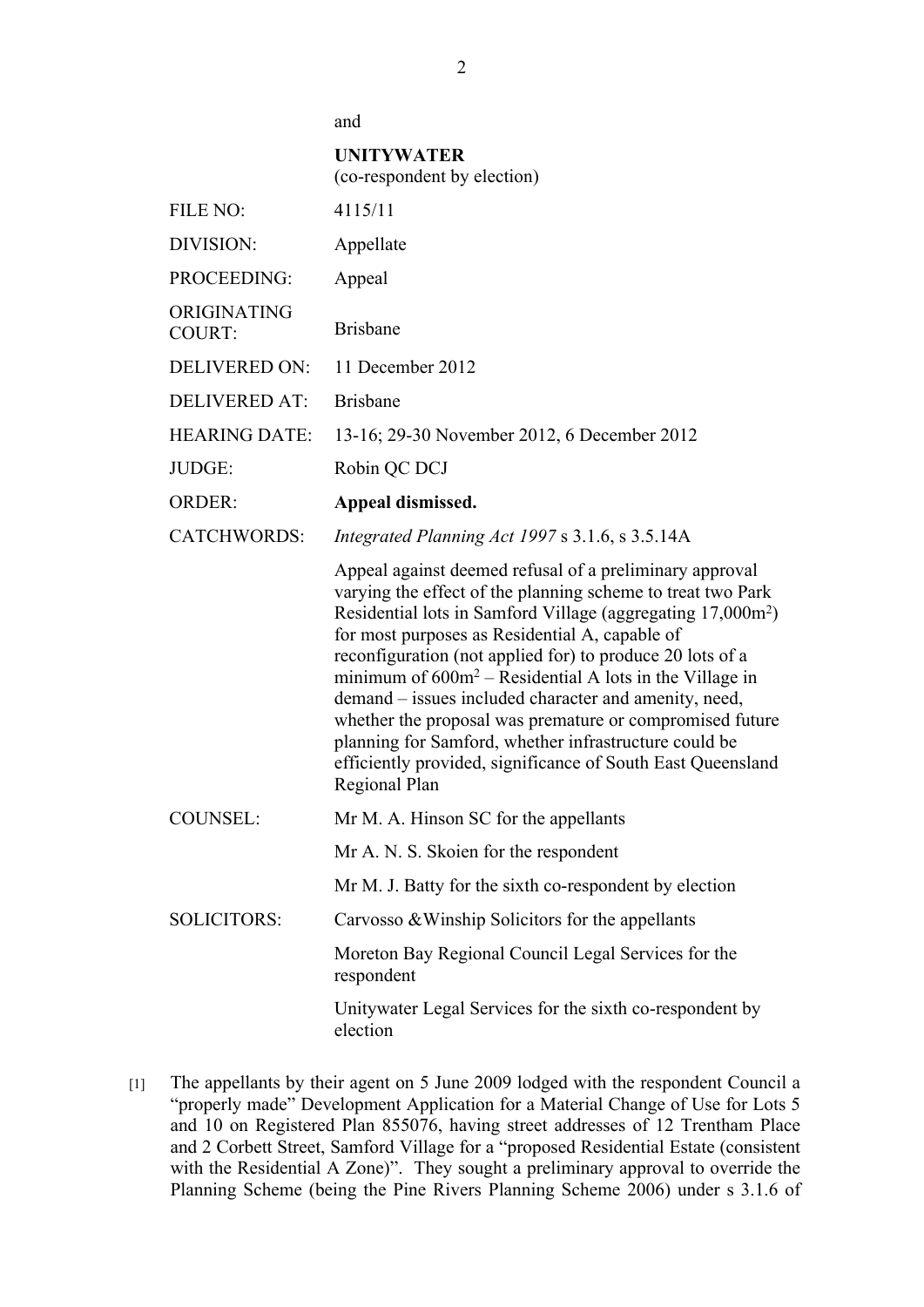the *Integrated Planning Act 1997* (IPA). By 11 successive monthly requests, the Council secured extension of the decision period to 17 June 2011. A second information request dated 21 April 2011 was responded to by the appellants by letter dated 12 September 2011. The Council failed to decide the Development Application before 6 October 2011 or at all, placing the appellants in a position to commence this appeal against a deemed refusal. The application was made while IPA was in force; transitional provisions in the *Sustainable Planning Act 2009* require that it be determined under IPA*.*

[2] Lot 5 (containing 6,005 square metres) and Lot 10 (11,010 square metres) are owned by the Lippetts and the Shardlows respectively.

#### **Parties**

- [3] The co-respondent, which trades as Unitywater, applied under r 69 of the *UCPR* to come in as a party. It is the authority responsible for supplying water and for delivering sewerage services. There is no problem raised about the former, but an issue arises in respect of the latter. Samford Village is located a valley, meaning that sewerage must be pumped to the south over a range to a receiving station at Ferny Grove, from where it is sent on for treatment and disposal. The crucial pumping station (602) is close to the limit of its theoretical capacity, so that the establishment of new residences, potentially creating a total of 20 where there are but two now, may be problematic. While there is no application for reconfiguration at this stage, an indicative proposal would create 8 Lots out of Lot 5, 12 out of Lot 10. Unitywater is inclined to support the proposal, which bodes to bring new customers it could profitably service, on the basis of work being done at the appellants' expense to upgrade water mains. So far as sewerage is concerned, the support is based on actual experience in the relevant catchment, which is said to indicate that the proposal could be accommodated, although the applicable guidelines may indicate otherwise. The court ought to look to concern that existing consumers not suffer because infrastructure is stretched too far. Unitywater's position, set out in Mr Batty's written submissions, was that:
	- "(a) the proposed development is in an area where there is sufficient infrastructure, by way of water and sewer, to service the development;
	- (b) Unitywater can provide the required level of service for future development in this area, if the proposed development is approved. However, whether the proposed development would prejudice the adoption of future planning in this area, if it were serviced by Unitywater, is a matter for the Court to determine on the basis of town planning evidence to be led by the Appellants and the Council. As a matter of principle, Unitywater supports properly considered long term town planning.
	- (c) the proposed development would not lead to inefficient and costly infrastructure and services; and
	- (d) the Appellants have no right in law to the provision of water supply and sewerage services to facilitate the proposed development of the subject site. However, on this occasion, Unitywater will exercise its discretion to service the proposed development, should the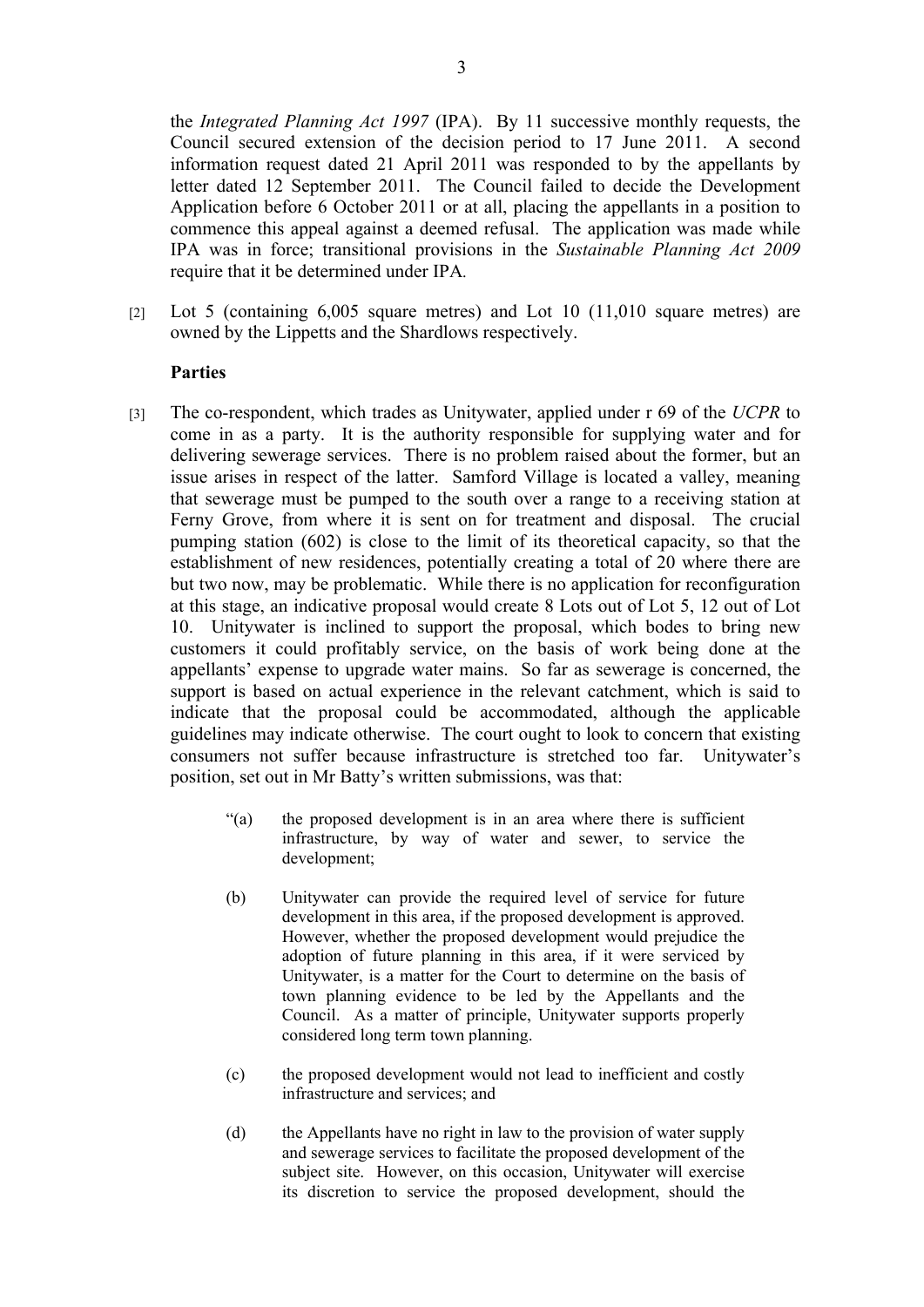Appellants' appeal be allowed and the proposed development approved. "

- [4] The five co-respondents by election, who were among 32 adverse submitters in the "impact assessment" process that the development application went through, took no active part in the hearing. There were submitters favouring the appellants' proposal, including a direct neighbour of Lot 10, who very likely has in mind to develop his land in a similar way at some time in the future, should the proposal be implemented, although the submission rather laments the possible loss of current Park Residential amenity in Trentham Place.
- [5] Lots 5 and 10 find themselves part of what was called an "enclave" of park residential land in Trentham Place and the last "leg" of Corbett Street which connects with Mount Glorious Road. It heads west (or south west) more or less opposite Main Street then south, then west again as the stem of a "T" junction with Trentham Place. A cul-de-sac forming the southern arm of Trentham Place gives access to Lots 6, 7 and 8 on the Registered Plan and also to the rear of Samford State School. Lot 5 is on the southern corner. The northern arm provides the frontage for Lots 1, 2, 3 and 4 (the other corner block) on the east and Lots 9, 10 and 11 on the west. Formerly, Trentham Place connected with Mount Glorious Road. However, it has been closed off at the intersection, which cannot be traversed by vehicles owing to the installation of a "landscaped" mound. The whole street arrangement is thus a cul-de-sac depending for access to the outside world on Corbett Street. In such situations, a coincidence of emergencies in which Corbett Street was blocked might have bad consequences, the more serious the higher the number of residents. Traffic experts were satisfied that Corbett Street had the capacity to serve the development, and no party made traffic an issue. The undesirability of there being only one way in and out was among the issues mentioned by submitters. In an emergency there would be opportunity to take access through the school.
- [6] There are Residential Allotments (with houses on them) on the northern boundaries of Lots 1 and 11, seven in each case, with frontages to Mount Glorious Road. Across Mount Glorious Road and sweeping along it to the east and the heart of Samford Village, is more Residential A, Village Centre, neighbourhood facilities and (rather enclosed by Residential A back fences), Park and Open Space. There is a tiny amount of pink Residential A land further north across Station Street, extending to the middle of the middle section of Samford Village Locality's staggered northern boundary. The other Village locality recognised in the planning scheme is Dayboro. West of Lots 9, 10 and 11 is State land, apparently including a cemetery, and south of that (north and west of Lot 8) is the school. South of Lots 8 and 7 is a sliver of Park and Open Space along Samford Creek, which forms the southern boundary of the Samford Village Locality. To the east of the enclave, at least of Lots 2, 3, 4, 5 and 6, is a swathe of Special Residential Land accessed via Corbett Street. Its north-south leg provides frontages to that half of the Special Residential lots, and eastern cul-de-sac running off it (Chalmers Court) which runs parallel, servicing the others. Lot sizes in Corbett Street were said to be 1200 m<sup>2</sup>, typically.

#### **What the appellants apply for**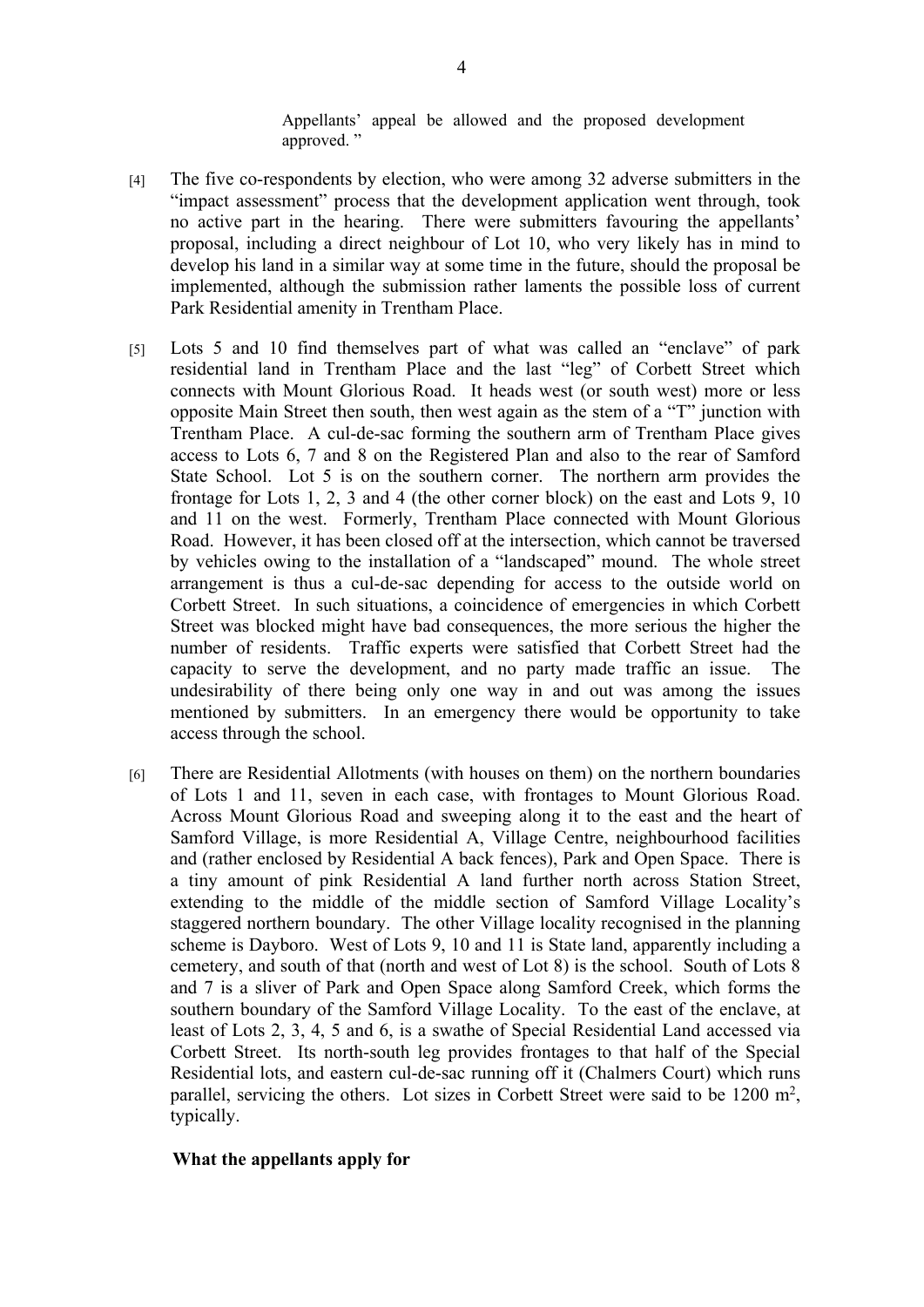- [7] As described in Mr Hinson SC's written submissions, the development application sought a preliminary approval overriding the Planning Scheme for a Material Change of Use for a proposed residential estate consistent with the Residential A Zone. Proposed assessment tables setting out levels of assessment for future uses accompanied the application, likewise a reconfiguration concept plan. That plan illustrates lot sizes ranging from  $600 \text{ m}^2$  to  $1800 \text{ m}^2$  (very large lots being needed to accommodate existing dwellings). The application avoids the pitfalls, where s 3.1.6 is invoked, of failing to state the way in which the Planning Scheme's effect is sought to be varied, as illustrated in *Stockland Developments Pty Ltd v Thuringowa City Council* [2007] QCA 384 or of seeking a "rezoning" as in *Lagoon Gardens Pty Ltd v Whitsunday Regional Council* [2009] QPEC 66; [2010] QPELR 74; *cf Moncrieff v Townsville City Council* [1910] QPEC 45; [2010] QPELR 651 at [13]. It was presented as a virtue of the application and an indication of its inoffensiveness that there was no need to vary the level of assessment for the uses for which a preliminary approval for a Material Change of Use was sought, namely detached house, associated unit and home business, or to vary the use codes. Those three uses are consistent uses if compliant with applicable codes in the Park Residential Zone, the Residential A Zone and the Special Residential Zone and selfassessable, code assessable or impact assessable in zones of concern according to the same criteria; the same use code applies, regardless of the zoning. The application deliberately forgoes "Animal Accommodation – if maximum of two stalls", a consistent use in the Park Residential Zone (see Specific Outcome 1 (SO1)), relegating it to SO2 ("inconsistent … and not to be located in the … Zone") and the SOs for either zone, to which are relegated Duplex Dwelling and Low Density Multiple Dwelling Units which are ordinarily consistent uses in Residential A. Indeed, except for the three nominated uses, any other use proposed for the site would be inconsistent and require an impact assessable development application.
- [8] The foregoing considerations should not lead to the conclusion that success of the application would achieve or change very little. While the uses of the sites may be unchanged, there is a very considerable difference between a total of two detached dwellings exploiting the use (the present situation, a maximum of one detached house per lot being "consistent" development) and twenty detached dwelling houses on modest lots, broadly of a standard  $600 \text{ m}^2$  – recognising that the average as per the concept plan is  $726 \text{ m}^2$ .
- [9] In the local government area are four residential "typologies" as Mr Humphreys, the appellants' planning expert called them. In Park Residential, where the site is, SO4, the reconfiguration standards stipulate a minimum lot size of  $4,000m<sup>2</sup>$  but a maximum density of 1.25 lots per hectare. Rural Residential Lots, unsurprisingly, must be larger. Curiously, there is no minimum lot size for Residential A. Maximum site coverage is 50 per cent (SO3). The remaining (SO3) "typology" is Rural.
- [10] This appeal does not present the common case of an application under s 3.1.6 attracting complaints that all manner of unspecified proposals may be made in the future in respect of which members of the public have no entitlement to make submissions, because the planning scheme is varied to make them code assessable or self assessable. The public have had (and availed themselves of) the opportunity to make submissions against the application, with a fairly good idea of what bodes to happen on the site. The Residential A Zone Specific Outcomes insist on built forms compatible with the low scale residential nature of the area, compatibility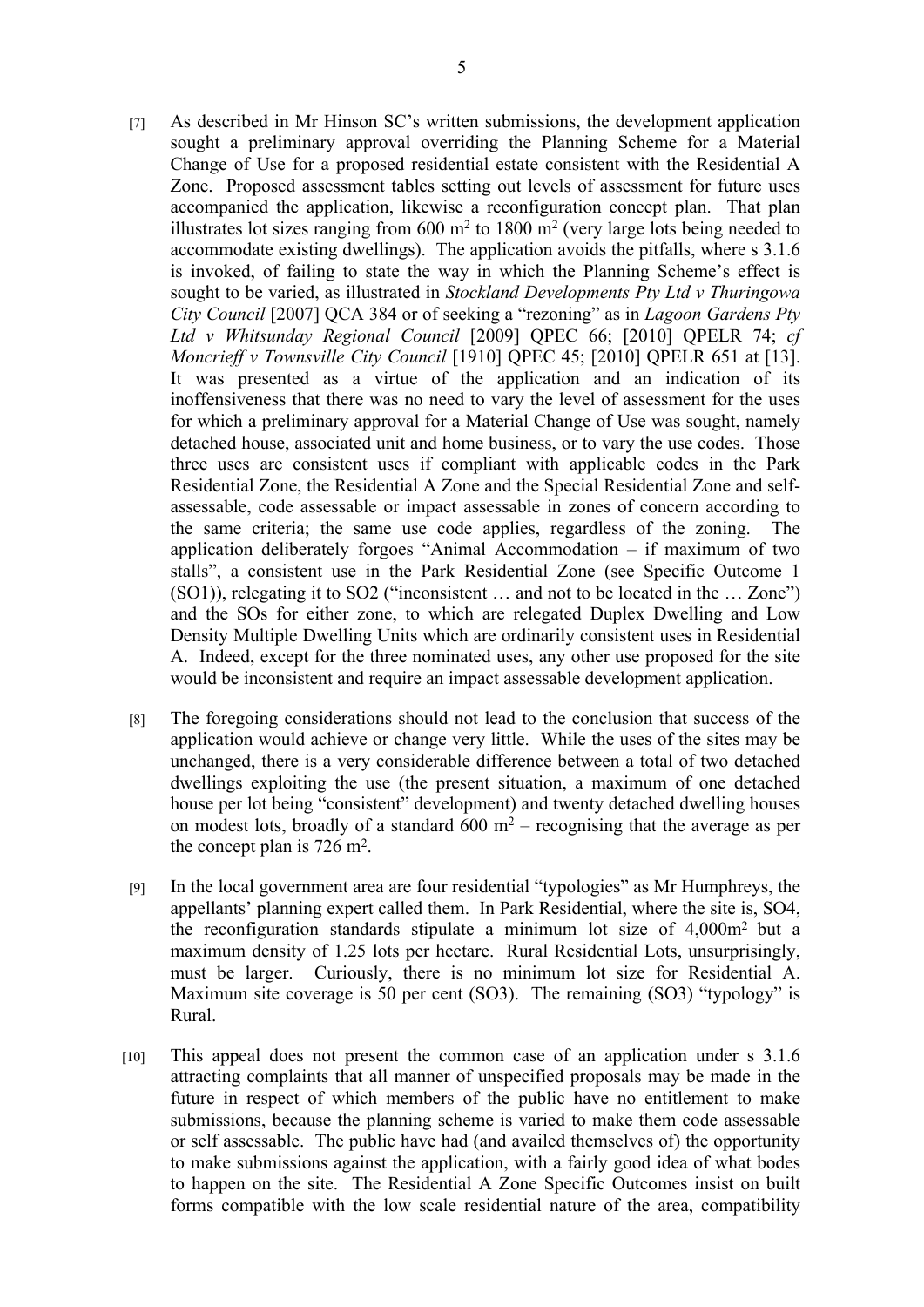with the existing streetscape and predominantly detached housing character etc. Other recent Residential A developments in Samford closer to the village centre show what may be expected. That will be more intensive development than in the special residential zoned land in Corbett Street. There, the lots are of about twice the size. Special Residential is a zone offering a great deal of flexibility where development occurs according to a plan of development acceptable to the Council (see Special Residential Zone SO3). The zone is used for retirement villages, where quite close settlement is required.

[11] The Residential A Specific Outcomes are proposed to be changed in two other ways, not yet mentioned. The first affects SO9, to delete a requirement that building setbacks be consistent with the building line for residential development on adjoining land. Such a restriction would preclude the future development envisaged. There will remain a requirement that setbacks be compatible with the existing streetscape and not compromise the amenity of the surrounding residential lots. It is proposed to add an additional specific outcome, requiring that subdivision be in accordance with the Urban Residential Sub-Division Design Code. The requirements of it are unsurprising and begin with:

| "Specific Outcomes for Assessable             |                                                                               | <b>Probable Solutions</b> |                                                                                                                                          |  |
|-----------------------------------------------|-------------------------------------------------------------------------------|---------------------------|------------------------------------------------------------------------------------------------------------------------------------------|--|
| <b>Development</b>                            |                                                                               |                           |                                                                                                                                          |  |
| 2.3.1<br>Lot Layout - Single Detached Housing |                                                                               |                           |                                                                                                                                          |  |
| SO <sub>1</sub>                               | Residential lots have appropriate                                             | <b>PS 1</b>               | All residential lots:-                                                                                                                   |  |
|                                               | area and dimensions for:-                                                     |                           |                                                                                                                                          |  |
| (1)                                           | siting and construction of a<br>dwelling and <i>ancillary</i><br>outbuildings |                           | (1) contain a rectangular building envelope of<br>13m x 25m minimum, using standard<br>setbacks:                                         |  |
|                                               |                                                                               |                           | (2) provide for a private open space area of                                                                                             |  |
| (2)                                           | the provision of private open<br>space;                                       |                           | 80m <sup>2</sup> min x 2.5m minimum width;                                                                                               |  |
|                                               |                                                                               | (3)                       | have frontage access to a road not                                                                                                       |  |
| (3)                                           | convenient and safe vehicle<br>access; and                                    |                           | exceeding Collector standard (i.e. no<br>frontage access to Trunk Collector Roads<br>and Major Roads); and                               |  |
| (4)                                           | on site car parking                                                           | (4)                       | accommodate car parking on <i>site</i> for 3<br>medium passenger vehicles with at least<br>one within the building envelope.             |  |
|                                               |                                                                               |                           | Accessways for rear lots:-                                                                                                               |  |
|                                               |                                                                               |                           | $(1)$ have a minimum width of 5m;                                                                                                        |  |
|                                               |                                                                               | (2)                       | have a maximum length of 40m;                                                                                                            |  |
|                                               |                                                                               |                           | (3) have a minimum length of 15m; and                                                                                                    |  |
|                                               |                                                                               | (4)                       | are constructed and sealed to a minimum<br>width of 2.5m                                                                                 |  |
|                                               |                                                                               | <b>OR</b>                 |                                                                                                                                          |  |
|                                               |                                                                               |                           | All residential lots, except rear lots, have a<br>minimum area of 600m <sup>2</sup> and contain a<br>minimum rectangle of 15m x 25m. All |  |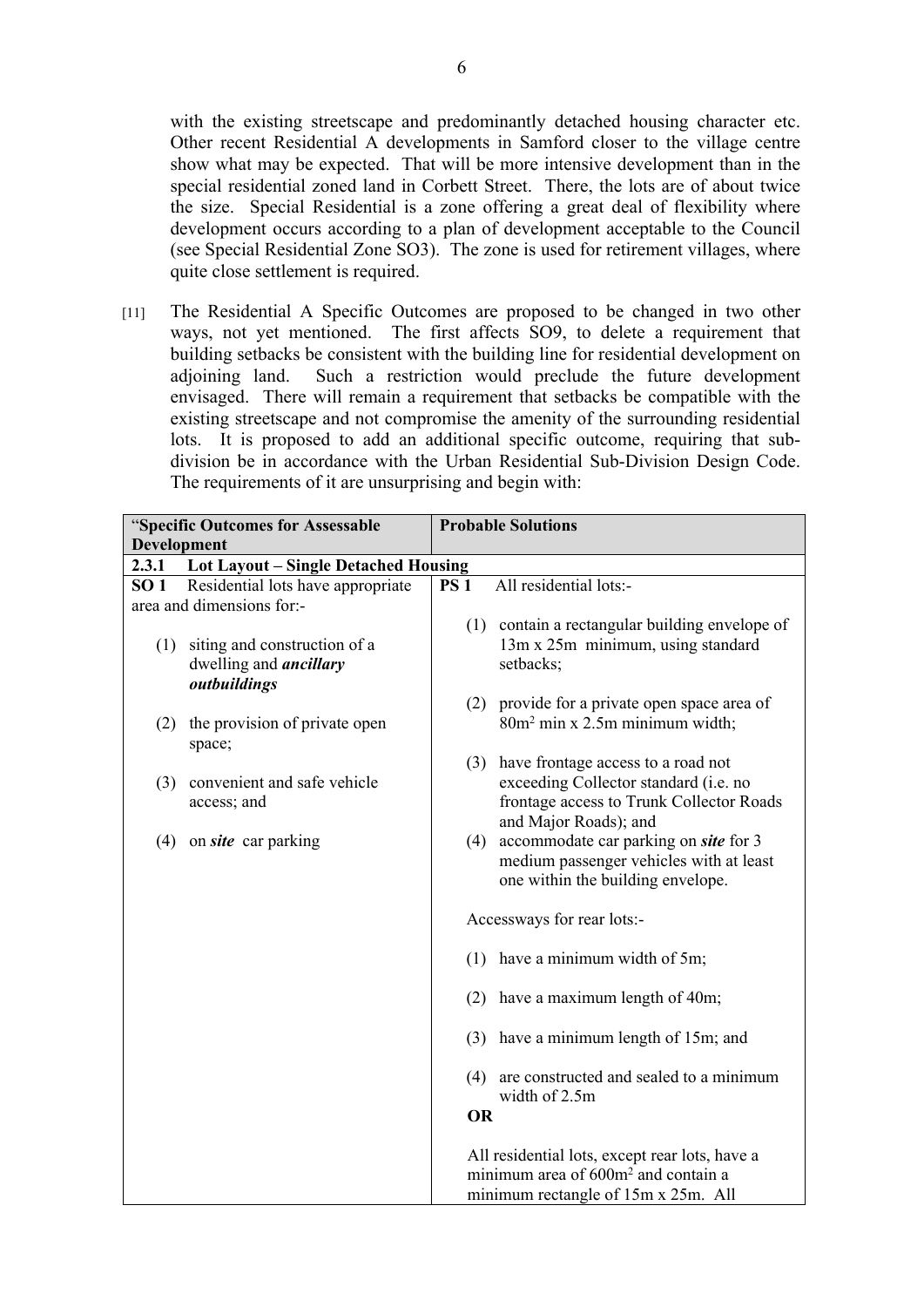| residential rear lots have a minimum area of<br>$800m2$ and contain a circle $25m$ in diameter |
|------------------------------------------------------------------------------------------------|
| Accessways for rear lots:-                                                                     |
| have a minimum width of 5m;<br>(1)                                                             |
| (2) have a maximum length of $40m$ ;                                                           |
| (3) have a minimum length of 15m; and                                                          |
| are constructed and sealed to a minimum<br>(4)<br>width of $2.5m$ "                            |

The 600 m<sup>2</sup> compares with 6,000 m<sup>2</sup> (for practical purposes) in Park Residential.

- [12] The case law regarding s 3.1.6 applications typically reflects a Council willing to have the effect of a local planning instrument varied. The court becomes involved because a submitter appeals, or perhaps because the applicant appeals about a condition. This is not such a case. From finding itself unable to decide the application, perhaps in response to the weight of submissions against it, the Council has become firmly opposed. As is often said, it is the planning authority, not the court. Council opposition does not mean the application must fail. *Australand Holdings Limited v Gold Coast City Council* [2007] QPELR 451 is the only instance Mr Hinson has been able to identify of a Council's opposition being unavailing. From [26] ff, Judge Rackemann helpfully sets out the special assessment procedure for aspects of development applications involving a request to vary the effect of a local planning instrument on the relevant land.<sup>1</sup> He then said:
	- "[29] In this case, the witnesses called by the Council were prepared to acknowledge that Australand's proposal had some merit. It was submitted however, on behalf of the Respondent, that the Court ought give significant weight to the Council's position as planning authority and ought not depart from its preference, as reflected in its decision, unless there was an obvious lack of merit in the strategy or outcome preferred by the Council.
	- [30] While the Court has, on many occasions, in assessing a development application in the context of an appeal, recognised that it is not the planning authority for the relevant local authority area, the subject appeal, which falls for determination by the Court, requires the Court to determine how the effect of the LAP should be varied for the subject site, at least in respect of the matters in issue. That is not to say that the Council's role as planning authority more generally or its view with respect to the matters in issue with respect to the subject site ought to be disregarded. The Court is however, obliged to conduct the appeal by way of a hearing anew<sup>2</sup> and, in effect, stand in the shoes of the local government<sup>3</sup> for the purposes of deciding the variations in

<sup>1</sup> These are ss 3.5.5A and 3.5.14A, as opposed to ss 3.5.5 and 3.5.14 which otherwise govern the assessment.

<sup>2</sup> Section 4.1.52(1).

<sup>3</sup> See the explanatory note to s.4.1.52, the position reflects that under previous legislation – see *Walker v Noosa Shire Council* [1983] 2 Qd. R. 86 per Thomas J at 88.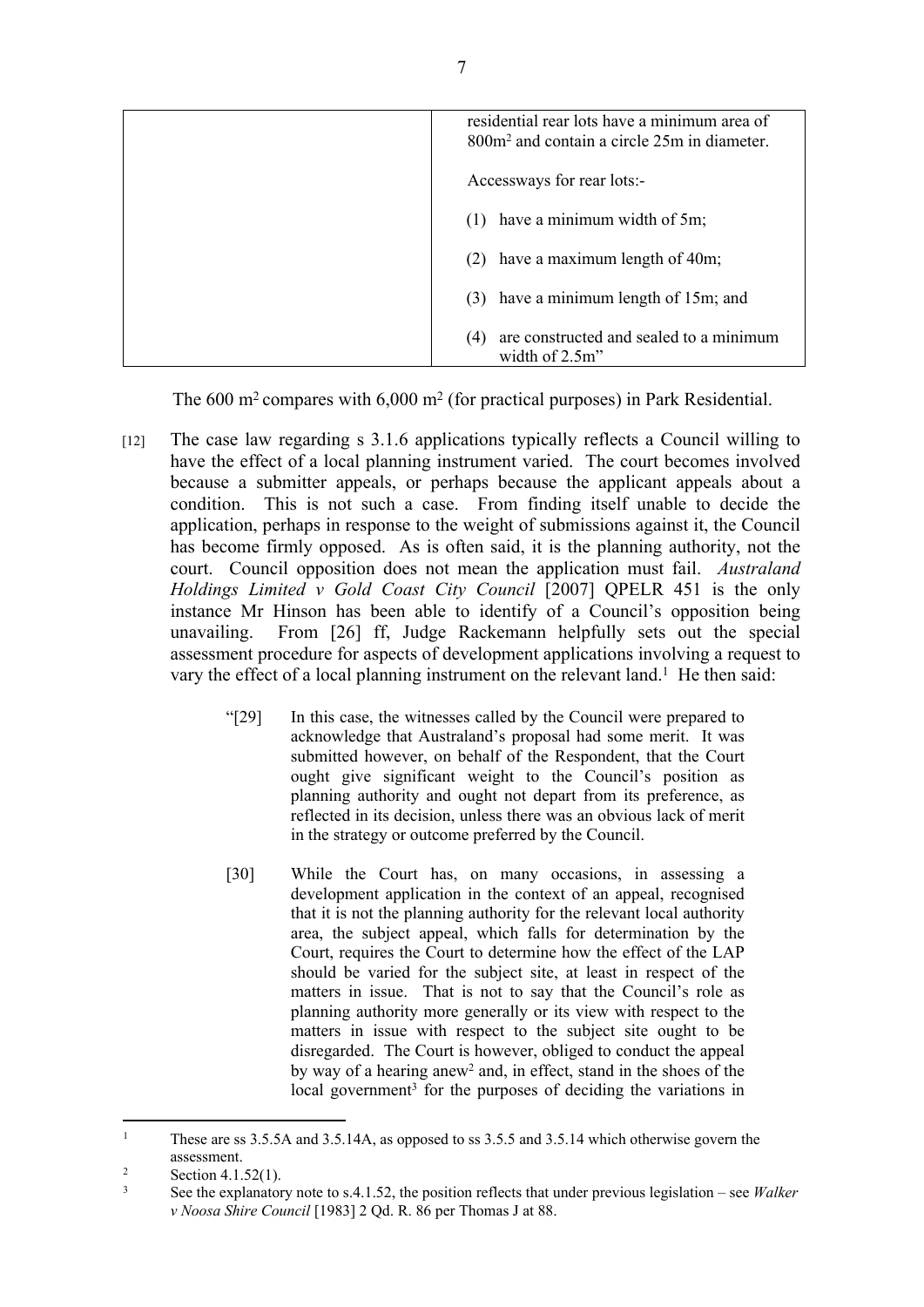response to Australand's application. The Respondent's written outline acknowledged as much.<sup>4</sup> It would be wrong for the Court to approach its jurisdiction on the basis that the appeal should be dismissed unless the Council's decision was unreasonable, in the Wednesbury Corporation sense<sup>5</sup>, or otherwise defective at law. While the onus in the appeal is upon the Appellant, there is nothing in the legislation which confines the Court's discretion by reference to whether the position contended for by the Council is obviously bereft of any merit whatsoever. As the Respondent's written outline acknowledged<sup>6</sup>, the Court exercises an independent mind in deciding the appeal.

[73] In the circumstances, Australand's appeal should not be dismissed on the basis that its proposed variations in this respect, which are appropriate judged on their merits, strike an appropriate balance and are, in substance, consistent with the LAP provisions, do not require provision for a continuous public canal front pathway along the entire canal frontage as envisaged by the HICMP."

In *Australand*, a relevant performance criterion (and the acceptable solution) required provision of continuous and unencumbered public access/publicly assessable pedestrian promenade along the development's (entire) waterfront: see [20]. The developer proposed as an alternative a "boardwalk" passing over waterbodies, necessitating variation of the relevant planning instrument. That would have been consistent with the Local Area Plan.

[13] Accepting the statements of principle quoted in the reasons, I am of the opinion that in the context of the Samford Village locality in all the circumstances, the implications of the appellants' proposal are relatively much greater. Although the outcome here will not, as a matter of law, constitute a precedent, in practical terms, as was conceded, approval of the proposal will open the way for similar development throughout the enclave. Although Mr Hinson says the fate of this development application will not determine any wider or other issue, it would hardly be open to the Council or the court to knock back a similar application over Lot 11 (which would be surrounded by Residential A) or one over Lot 4 (whose owners put in an objection); it would face eight Residential A blocks immediately across Corbett Street on the south and 12 immediately across Trentham Place on the west. There is no agreement here along lines encountered from time to time that there is room for only one of competing proposals in a market. The present situation is one in which, effectively, the planning future of the entire enclave, which would logically be considered as a whole, is up for determination. Unitywater would support a Residential A outcome. While water is supplied throughout the enclave, sewerage is not. Unitywater indicates that it would not be prepared to provide sewerage in the enclave except to lots subdivided along the lines envisaged here. It has prepared designs to demonstrate how to do that. Capital works would be necessary to upgrade the system. By s 3.5.5A of IPA, in respect of the part of an application for a preliminary approval mentioned in s 3.1.6 stating the way in which it is sought to vary the effect of an applicable local planning instrument:

6 Paragraph 20.

<sup>4</sup>  $\frac{4}{5}$  Paragraph 32.

<sup>5</sup> *Associated Provincial Picture Houses Ltd v Wednesbury Corporation* [1947] 2 All. E.R. 680.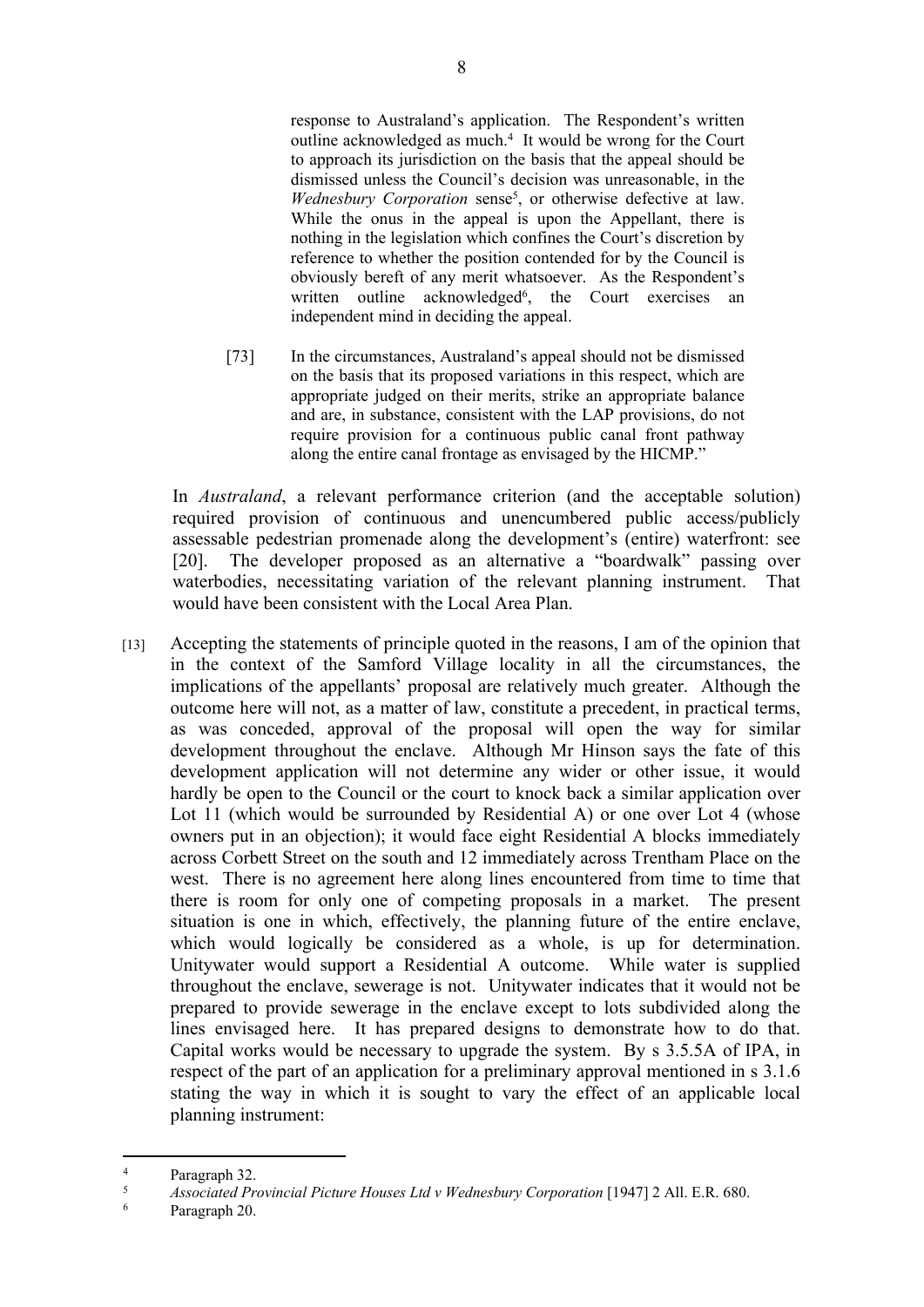#### "**3.5.5A Assessment for s 3.1.6 preliminary approvals that override a local planning instrument**

- (1) Subsection (2) applies to the part of an application for a preliminary approval mention in section 3.1.6 that states the way in which the applicant seeks the approval to vary the effect of any applicable local planning instrument for the land.
- (2) The assessment manager must assess the part of the application having regard to each of the following-
	- (a) the common material;
	- (b) the result of the assessment manager's assessment of the development under section 3.5.4 or 3.5.5; or both;
	- (c) the effect the proposed variations would have on any right of a submitter for following applications, with particular regard to the amount and detail of supporting material for the current application available to any submitters;
	- (d) the consistency of the proposed variations with aspects of the planning scheme, other than those sought to be varied;
	- (e) if they are not identified in the planning scheme as being appropriately reflected in the planning scheme-
		- (i) State planning policies; or parts of State planning policies; and
		- (ii) for the planning scheme of a local government in the relevant area for a State planning regulatory provision – the provision; and
		- (iii) for the planning scheme of a local government in a designated region – the region's regional plan;
	- (f) the matters prescribed under a regulation (to the extent they apply to a particular proposal)."

I have considered (c) elsewhere, favourably to the appellants. As to (d), I agree with Mr Hinson that consistency of the proposed variations with Park Residential requirements is not something that can be expected, the point of the exercise being to do away with some of them, at least. That does not mean that the amenity of those neighbours who would like to see Park Residential continue to prevail does not require consideration. As Mr Skoien pointed out, the outlook and amenity of a single resident was thought appropriate for consideration in *Begley v Pine Rivers Shire Council* [1995] OPELR 134, although that did not determine the outcome. Further, realisation of the development envisaged ultimately on the "site" will change the character of the enclave, which remains in the Park Residential Zone. The appellants acknowledge as much. According to their written submissions (para 63), the conflict with the planning scheme is confined to an inconsistency between the proposed density of development and overall outcomes 1 and 4 of the Park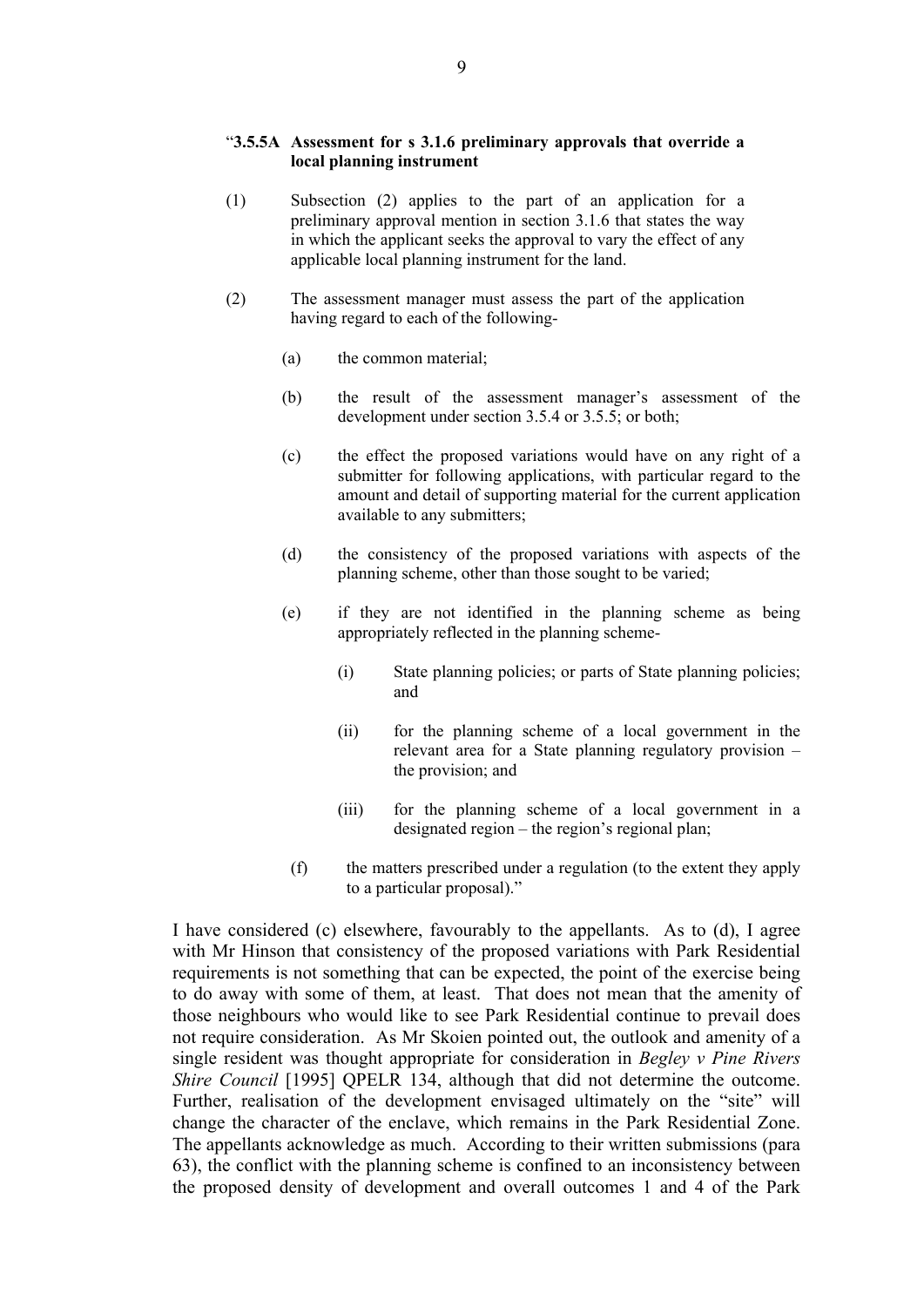Residential Zone<sup>7</sup> and Specific Outcomes 3 and 4 of the Park Residential Zone.<sup>8</sup> Summing it up, the proposal is said to be consistent with the planning scheme except in respect of the density of the development, the conflict being minor having regard to the nature of adjacent development. Indeed it is submitted that the site's present low density of development is "anomalous in planning terms".

- [14] As to (e), the South East Queensland Regional Plan was much relied on by the appellants. It came out in 2005, having been some time in gestation, as was the Pine Rivers Plan of 2006. It is a matter of speculation to what extent the former was influential in the form the latter has taken. The Pine Rivers Plan does not identify the regional plan; accordingly, it is appropriate for the court to have regard to it.
- $[15]$  Section 3.5.14A of IPA is:

#### "**3.5.14A Decision if application under s 3.1.6 requires assessment**

#### 7 "**2.5 Overall Outcomes Sought for the Park Residential Zone**

*The overall outcomes for the Park Residential zone are the following:-*

- *(1) Detached dwellings on large lots catering for semi-urban lifestyles with a high standard of amenity is the predominant form of development;*
- (2) Non-residential uses that are allied to and compatible with the local area are established where residential character and amenity will not be detrimentally affected;
- (3) Intensive rural pursuits, commercial and industrial uses are incompatible with the amenity and character of the Park Residential zone and are not located in the **zone**;
- (4) *Urban residential development is not located in the Park Residential zone;* and
- (5) Development is of a scale, size and bulk that is appropriate for the lot and compatible with the surrounding residential development."

*(Italics added)*

"

#### 8 "**6.1 Assessment Criteria for Assessable Development in the Park Residential Zone**

| PARK RESIDENTIAL ZONE                                              |                                   |  |  |  |
|--------------------------------------------------------------------|-----------------------------------|--|--|--|
| <b>Specific Outcomes for Assessable</b>                            | <b>Probable Solutions</b>         |  |  |  |
| <b>Development</b>                                                 |                                   |  |  |  |
| <b>Reconfiguring of Lots</b>                                       |                                   |  |  |  |
| <b>SO 3</b> Reconfiguring to create additional lots                | <b>PS 3</b> No solution provided. |  |  |  |
| occurs at a maximum density of 1.25 lots per                       |                                   |  |  |  |
| hectare.                                                           |                                   |  |  |  |
| <b>SO 4</b> Reconfiguring to create additional lots                | <b>PS 4</b> No solution provided. |  |  |  |
| may occur at a lot size less than that stated in                   |                                   |  |  |  |
| PS 1 of the Park Residential Subdivision                           |                                   |  |  |  |
| Design Code (Ch. 6, Part 2, Div. 3) if:-                           |                                   |  |  |  |
| $(1)$ the minimum lot area is 4000m2; and                          |                                   |  |  |  |
| $(2)$ the <i>site</i> contains:-                                   |                                   |  |  |  |
| (a) significant vegetation; or                                     |                                   |  |  |  |
| (b) significant habitat; or                                        |                                   |  |  |  |
| (c) desired environmental corridors; and                           |                                   |  |  |  |
| (3) the maximum density is 1.25 lots per                           |                                   |  |  |  |
| hectare; and                                                       |                                   |  |  |  |
| (4) 50% of the <i>site</i> is transferred to <b><i>Council</i></b> |                                   |  |  |  |
| for environmental purposes.                                        |                                   |  |  |  |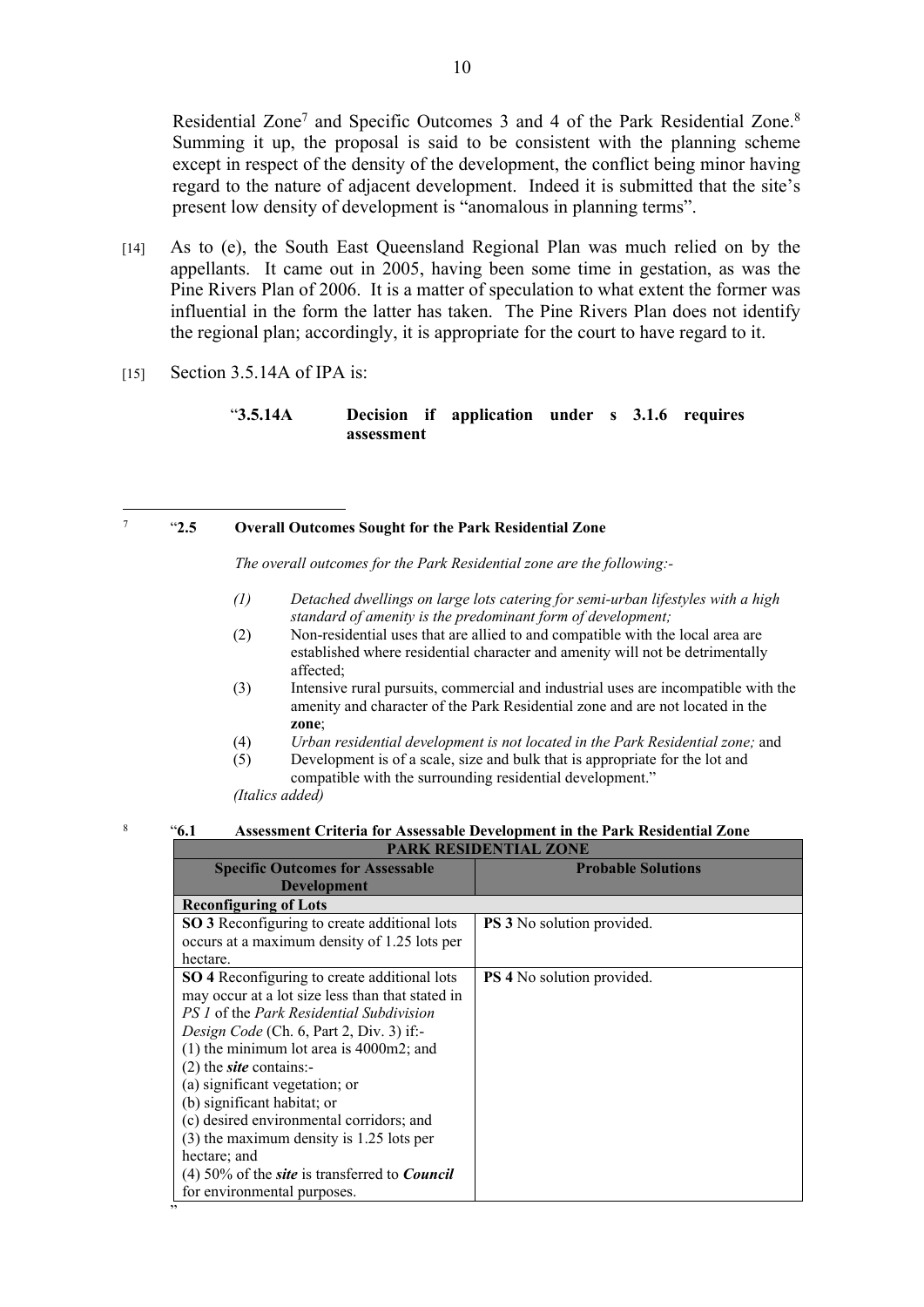- (1) In deciding the part of an application for a preliminary approval mentioned in section 3.1.6 that states the way in which the applicant seeks the approval to vary the effect of any applicable local planning instrument for the land, the assessment manager must -
	- (a) approve all or some of the variations sought; or
	- (b) subject to section 3.1.6(3) and  $(5)$  approve different variations from those sought; or
	- (c) refuse the variations sought.
- (2) However-
	- (a) to the extent development applied for under other parts of the application is refused, any variation relating to the development must also be refused; and
	- (b) the assessment manager's decision must not compromise the achievement of the desired environmental outcomes for the planning scheme area; and
	- (c) paragraphs (a) and (b) do not apply if compromising the achievement of the desired environmental outcomes is necessary to further the outcomes of any of the following if they are not identified in the planning scheme as being appropriately reflected in the planning scheme-
		- (i) State planning policies, or parts of State planning policies;
		- (ii) for the planning scheme of a local government in the relevant area for a State planning regulatory provision – the provision;
		- (iii) for the planning scheme of a local government in a designated region – the region's regional plan."

Thus, the South East Queensland Regional Plan, to which regard must be had, may constitute warrant for ignoring compromise of DEOs.

[16] The Regional Plan  $(2009-2031)$  provides at pp 15-16:

#### "**Urban Footprint**

**Intent**

The Urban Footprint identifies land that can meet the region's urban development needs to 2031 in a more compact form.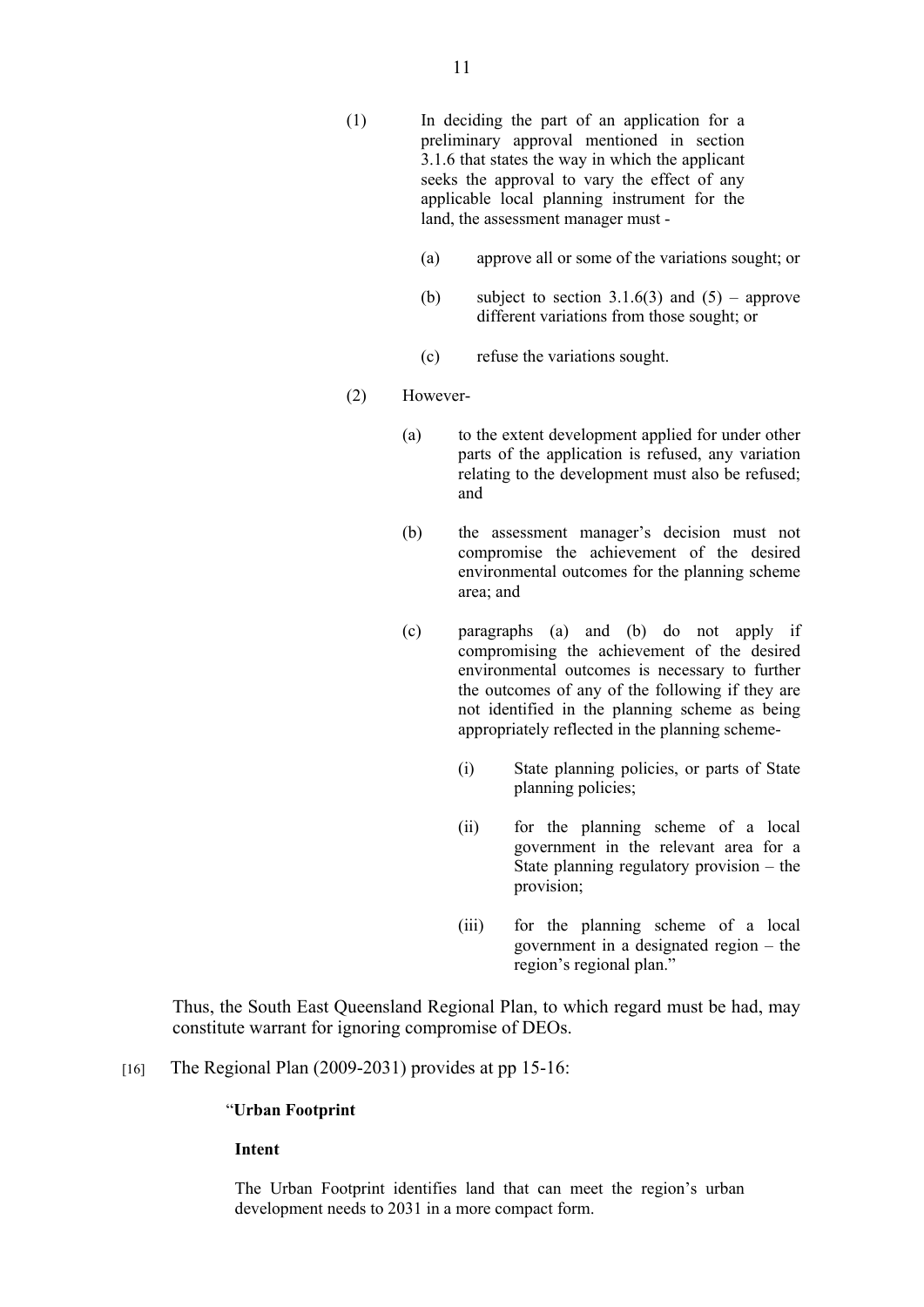#### **Description**

The Urban Footprint includes established urban areas, broadhectare and remnant broadhectare areas that could be suitable for future urban development. It incorporates the full range of urban uses, including housing, industry, business, infrastructure, community facilities and urban open space.

Remnant broadhectare lands are undeveloped lots that could potentially be developed for urban residential purposes but are not currently zoned for higher density development. They are located within the Urban Footprint, and are usually surrounded by urban development or near existing or planned urban infrastructure services.

The Urban Footprint defines the extent of urban development to 2031 by using cadastral or other clearly defined boundaries.

The Urban Footprint does not imply that all included land can be developed for urban purposes. For example, national parks and state forests will continue to be protected and managed under state legislation such as the *Nature Conservation Act 1994* and the *Forestry Act 1959*, and remnant vegetation will continue to be protected under the *Vegetation Management Act 1999*.

Land in the Urban Footprint may be unsuitable for urban development for other reasons, including constraints such as flooding, land slope, scenic amenity, and the need to protect significant biodiversity values.

Local government planning schemes are the main instrument that will establish and refine the desired use of land and the preferred timing of development within the Urban Footprint.

The Urban Footprint focuses urban growth in locations that:

- provide reliable and effective transportation choices or otherwise reduce car use, particularly for infill and redevelopment in and around existing urban centres; and along high-frequency public transport corridors
- physically connect to existing communities wherever possible, or otherwise provide new development with direct transport linkages to established urban areas early in the development
- **•** promote cohesive communities that support a wide range of services and facilities
- include or have access to existing or planned employment centres.

The Urban Footprint includes some areas designated or already developed for rural residential purposes that are well located with respect to urban services and facilities. Local government is required to review these areas to identify potential opportunities for developing or redeveloping them for urban purposes."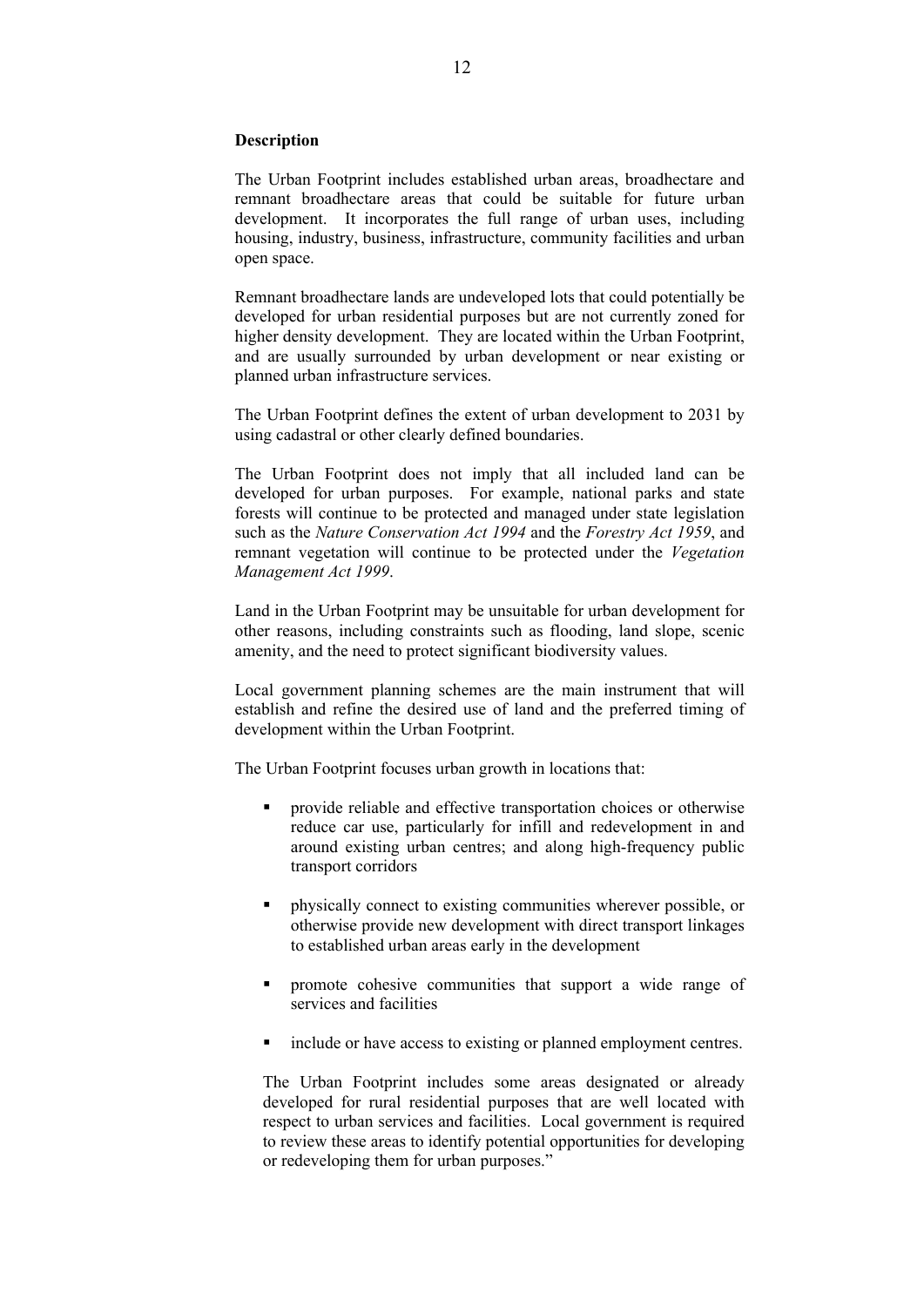- [17] Samford falls within the urban footprint. There are contexts in which the Regional Plan may count against a development proposal. This is not one. On the other hand, the Regional Plan does not require or necessarily expect that urban development, residential in particular, as envisaged here, will occur everywhere within the urban footprint. It expressly leaves it to local government through planning schemes to establish and refine desired uses of land within the urban footprint. I am uncertain of the implications of local government being "required" to undertake certain things (after the fourth "dot point"). I would be astounded if it created any imperative or even urging to decide the present development application in any particular way. Attention was drawn to what is said at page 75 under 5.3 Rural Communities regarding a principle to: "ensure rural communities benefit from regional growth, and participate fully in the planning and development of the region." It is left to the Council to decide what planning arrangements are fitting. There follows:
	- "5.3.2 Accommodate the required growth of rural villages through the planning scheme revision process.

#### **Program**

5.3.3 Assist rural communities to identify strategies for economic development and growth that capitalise on their rural character, local attributes and cultural heritage values.

The regional land use pattern provides sufficient land around rural towns to facilitate future planning and growth of these centres. The intent is to reduce isolated rural residential developments by consolidating growth around discrete, serviceable urban centres. The SEQ Regional Plan also identifies a number of rural activity centres that deliver higher order infrastructure, community services, commercial activities and transport into rural areas.

Local governments will need to demonstrate that:

- extensions to rural villages are required to assist in the provision of housing, employment, services or facilities for the locality and do not undermine the roles of nearby towns or urban areas
- the village's character and surrounding rural production capacity will be protected
- there is insufficient supply within existing and proposed urban lands."

Such provisions may indicate that Samford, if it is a "rural village" (which Mr Hinson refuted) may be expected to play its part in accommodating population growth in South East Queensland. I do not think there is any sensible way in which use can be made of these provisions in the present appeal.

[18] Samford does get a mention in the special provisions at page 24 and following for Moreton Bay. That forecasts 84,000 additional dwellings in the local government area by 2031. Samford is not mentioned among the residential areas (broad hectare or existing urban areas) or in identified growth areas, residential and employment. Samford is mentioned, with Dayboro as providing district level services in a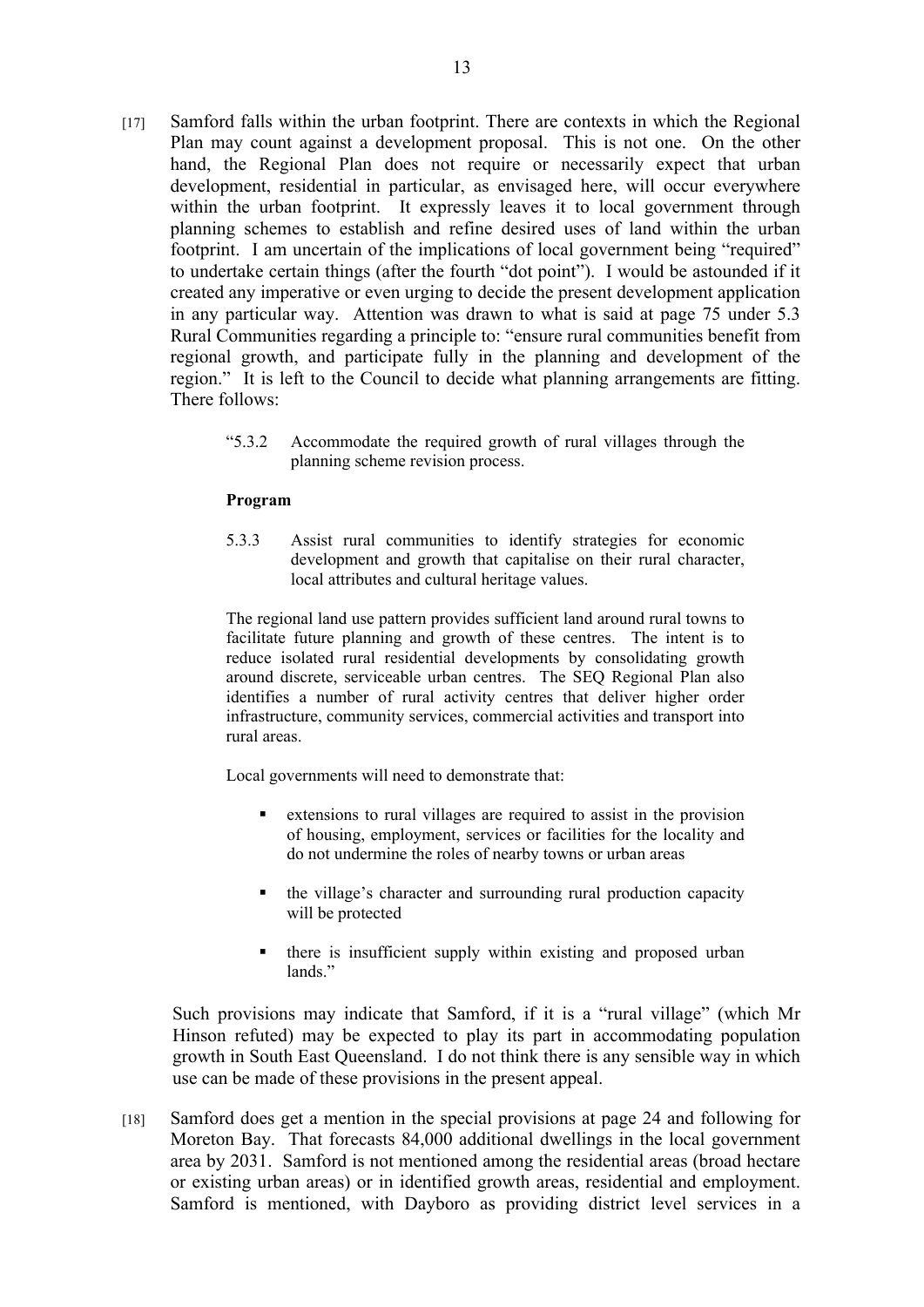network of centres expected to "continue to provide an appropriate mix of business, community and government services, facilities and employment."

[19] The appellants' proposal is consistent with the Regional Plan, which counts as a positive. However, there is nothing about the Regional Plan, in my view, which justifies overriding the Pine Rivers Plan, whether to respond to "conflict" with that Plan or otherwise. I reject any suggestion that the Regional Plan's listed reasons why land in the urban footprint may be unsuitable for urban development is intended to be complete or exclusive.

#### **Need**

[20] The evidence of Mr Assink (who was not cross-examined) and Mr Humphreys demonstrates a high demand for Residential A-type allotments in Samford. It is difficult to say that this amounts to what used to be called a "planning need" or "community need". This can be important where "grounds" which means "matters of public interest" are being sought for the purposes of s 3.5.14 in cases of conflict between a proposal and a local planning instrument. Even if there were a need constituting a "ground" it remains a question whether some identified ground(s) can be judged "sufficient". The determinations have to be made in context. Here, context is the small community of Samford Village, which the planning scheme does not wish to see extended. Space is limited, and the character of the place is plainly jeopardised if small housing lot developments, however much in demand, are to be introduced in appreciable numbers. This may be a case of a need which simply cannot be satisfied from the constrained resource available, without unacceptable harm to that resource.

### **Conflict with the planning scheme**

- [21] A proposal under s 3.1.6 to vary the effect of a planning scheme so far as it relates to particular land will, by definition, conflict with the scheme to that extent. The court must disregard that conflict. But it will look for conflict with the planning scheme otherwise and, in my opinion, at the implications for other land of the provisions being varied.
- [22] Pine Rivers Plan contains 19 desired environmental outcomes, numbered in an unusual way that reflects their being listed in different categories. Among them, the following were discussed:

#### "**Division 2 Economic Development Desired Environmental Outcomes**

#### **2.1 Urban Corridor**

Urban land use and development are consolidated and contained within interconnected urban areas forming an urban corridor comprising the *localities* of Urban, Major Employment Centres and North Lakes and bounded by the *localities* of Catchment, Semi-Urban and Coastal River Lands.

#### **2.4 Urban Residential and Ancillary Development and Land Use**

Residential development and land use provides housing choices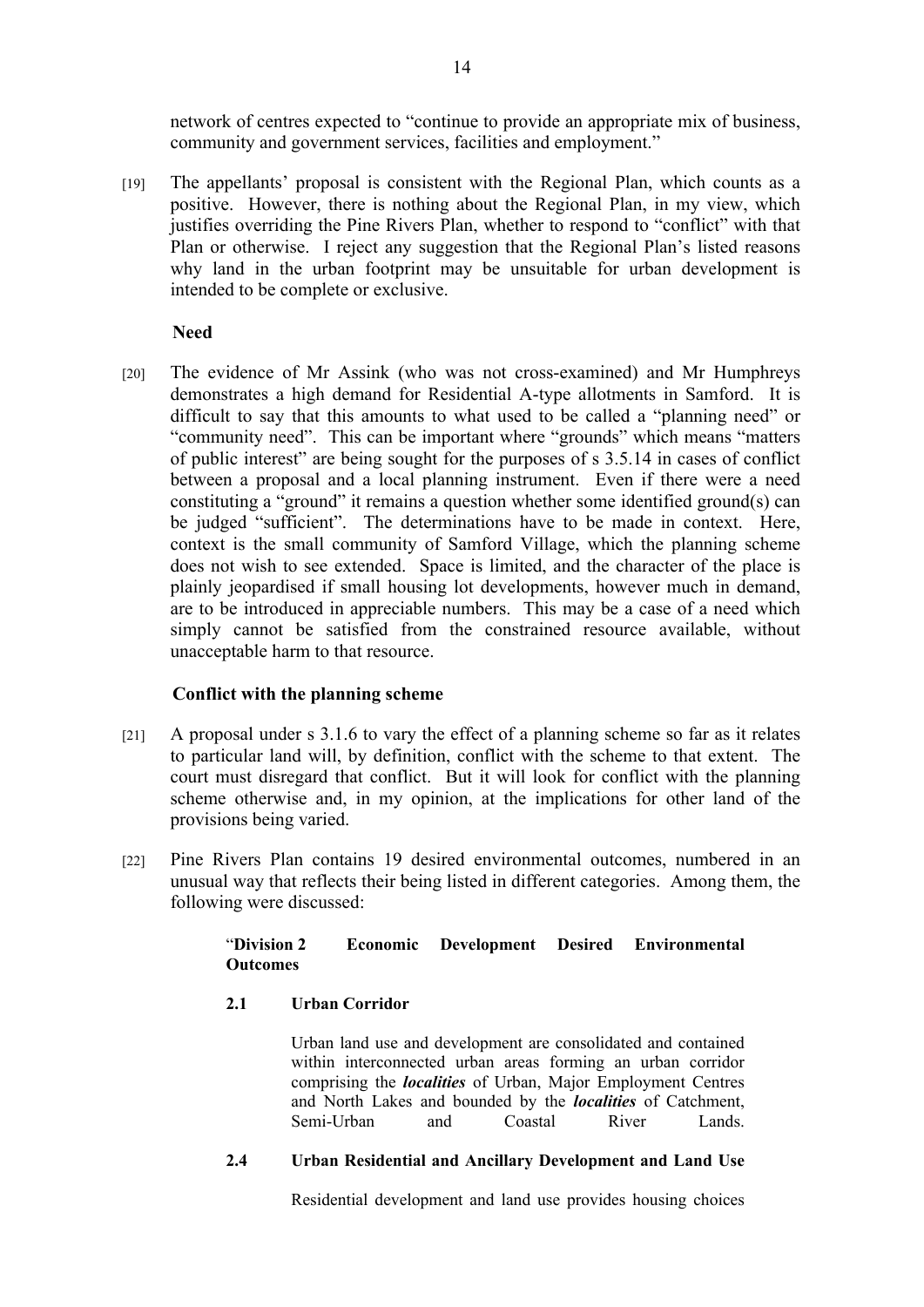that match the housing needs of the community and maintain high quality living environments.

#### **2.5 Rural and Low Density Residential and Ancillary Development and Land Use**

Development and land use satisfies the rural and semi-rural and semi-urban lifestyle aspirations of the community and substantially maintains ecological processes and natural systems as far as practicable.

#### **Division 4 Community Wellbeing and Desired Environmental Outcomes**

#### **4.2 Infrastructure Energy**

Reliable infrastructure is provided in a manner that minimises total life cycle costs, efficiently satisfies the desired standards of service and facilitates effective utilisation.

#### **4.7 Amenity**

Reasonable and appropriate standards of amenity are maintained and promoted.

#### **4.8 Community Identity**

The distinct character and identity of the communities in the *Shire* are promoted."

Much about the proposal is consistent with those DEOs. Arguments can be made both ways. Mr Humphreys, the appellants' planning expert emphasised the high demand for Residential A-type lots in Samford, which he characterised as a need that the proposal could satisfy. What the planning scheme seeks is satisfaction of "housing needs of the community". Submissions indicate that in the Samford Valley are some who dream of moving into the village on a small block of land. Their need would be a "community" one in a way that the desire of outsiders to move to Samford Village, undoubtedly a salubrious location from many points of view, may not be. The Council and its planning expert Ms Roughan contend that DEO 2.5 does not welcome the highly urban housing form of Residential A. They claim that intrusion of it into the enclave offends 4.7 and 4.8. I am inclined to think that approach is correct. The benefits of creating small lots for housing close to the school, an attractive notion at first blush, would come at the cost of largely destroying the amenity and character of the enclave.

[23] The court is not necessarily driven to reject the proposal pursuant to s  $3.5.14A(2)(b)$ – in circumstances where (c), in my view, offers no ameliorating possibilities. To the extent that s 3.5.14 is relevant, compromise of achievement of DEOs for the planning scheme area (which may be difficult to establish, given the broad focus of the relevant enquiry) is not the only situation requiring refusal of a proposal; conflict with the planning scheme (in the absence of sufficient grounds to justify another decision) has the same effect. In my view such conflict will also be important, and perhaps determinative, when a decision has to be made under s 3.5.14A, (1) of which, in my view, emphasises the discretion which the decision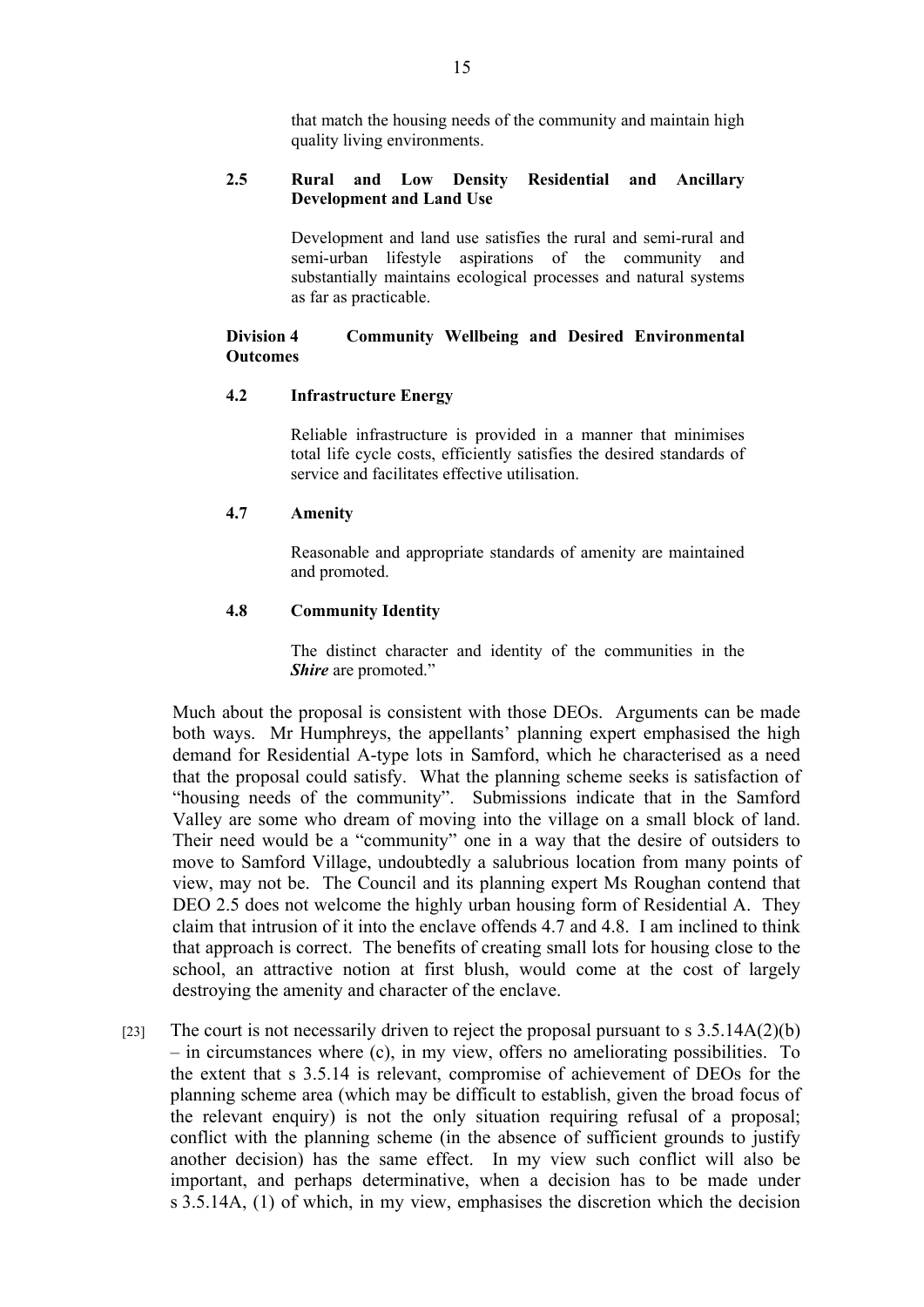maker has in a striking way in describing the three options open, namely (a), (b) and (c). In my view, conflict with the planning scheme should be taken into account. It exists here, in the ways identified by Mr Roughan. Quoting the planners' joint expert report:

- "(138) **Ms Roughan** says that the planning scheme specifically differentiates between residential zones at different intended densities and therefore, character, in the Samford Village locality. Residential A is the only zone intended to occur at typical urban densities. The Park Residential zone is specifically intended to accommodate a particular range of densities, with a minimum lot size of 4000m<sup>2</sup> and an average density of 1.25 lots per ha. The Special Residential area around Corbett Street accommodates lots of around 1200m<sup>2</sup> .
- (139) In her view the area to the south of Mt Glorious Road in which the subject land is located is not one that has a highly developed character despite the presence of the school. It does not have a substantially different size or feel to other Park Residential land to the north of the village centre. For example, the Park Residential enclave on the north western corner of the village locality contains 16 lots and is accessed after traversing the village centre and Residential A zoned land.
- (140) **Ms Roughan** says that the proposed development is at a substantially higher density than both the Park Residential and the nearby Special Residential area. Proposed lot sizes are generally in the order of 600m<sup>2</sup> and are clearly of a typical "urban" character. In addition, the proposed development provides for the possibility of medium density housing types via the parameters of the preliminary approval sought. She says that this proposal also effectively pre-supposes the redevelopment of the entire pocket at urban densities, with the only means of access via Corbett Street."
- And:
- "(168) **Ms Roughan** says that the proposed development conflicts with DEO 2.4 which says that development should satisfy the rural and semi rural and semi urban lifestyle aspirations of the community, because it is an urban development within an area that was specifically intended for semi-urban living. The DEOs and related provisions represent the strategic intentions of the 2006 planning scheme. It is also in conflict with the overall outcomes for the Park Residential zone as it does not cater for a semi urban lifestyle at the densities intended (outcome 2.5 (1)), it constitutes urban development (outcome 2.5 (4)) and is not of a scale that is compatible with the surrounding residential development (outcome 2.5(5)). In her view, it also conflicts with the overall outcomes for the village locality generally because it does not maintain or enhance the low intensity character (outcome 2.2 (3)), nor is it compatible with the intended lifestyle, nature and appearance of the locality (outcome 2.2(4)). The proposed development is also in conflict with overall outcomes in the bushfire overlay code which seek to limit the number of people living in high or medium hazard areas.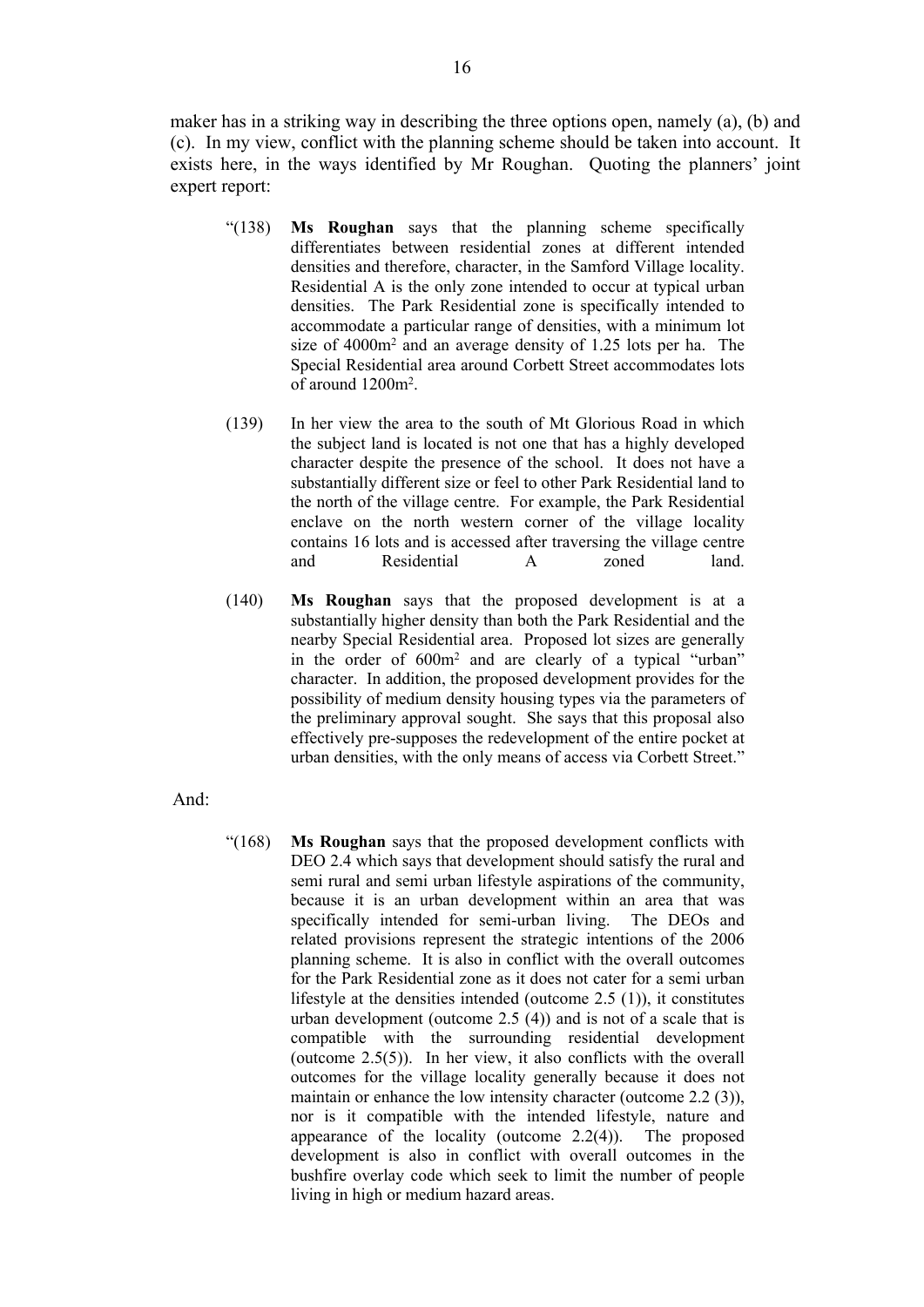- (169) Additionally, **Ms Roughan** says the proposed development does not comply with a range of specific outcomes within the village locality code which flow from these overarching intentions, including SO4 to SO6 and SO9 in section 3.1, and SO2-SO4, SO6-SO9 and SO11 in section 6.1. In her view, the proposed development layout is also inadequate having regard to relevant specific outcomes in the subdivision design code dealing with integration, orientation, and pedestrian accessibility and convenience. She notes that the engineering experts' assessment will inform whether or not the proposal is consistent with servicing related provisions.
- (170) She says that if the current properly held policy of the planning authorities is to be altered this should be the result of an appropriate planning process that may form part of the planning scheme review. In her view, there is no planning need to deviate from the current planning policies prior to the completion of those processes.
- (171) She refers to her comments made in paragraph 130(1) regarding the intentions of the regional plan for rural towns and villages, and in paragraphs 138 and 139 regarding the particular character of the "enclave" in which the subject land is located."
- [24] The specific outcomes referred to by Ms Roughan are:

| "3.1" |                         |  | Assessment Criteria for Assessable Development in the |  |
|-------|-------------------------|--|-------------------------------------------------------|--|
|       | <b>Village Locality</b> |  |                                                       |  |

| <b>VILLAGE LOCALITY</b>                 |                                               |                           |                        |  |
|-----------------------------------------|-----------------------------------------------|---------------------------|------------------------|--|
| <b>Specific Outcomes for Assessable</b> |                                               | <b>Probable Solutions</b> |                        |  |
| <b>Development</b>                      |                                               |                           |                        |  |
|                                         | <b>Nature and Scale of Development</b>        |                           |                        |  |
| SO <sub>4</sub>                         | Urban residential<br>development<br>is        | PS 4                      | No solution provided.  |  |
|                                         | accommodated and only located in the          |                           |                        |  |
|                                         | Locality where<br>Village<br>appropriate      |                           |                        |  |
|                                         | infrastructure is available.                  |                           |                        |  |
|                                         | <b>Character and Amenity</b>                  |                           |                        |  |
| SO <sub>5</sub>                         | New development is complementary to and       | PS <sub>5</sub>           | No solution provided.  |  |
|                                         | well integrated in the traditional rural      |                           |                        |  |
|                                         | village character.                            |                           |                        |  |
| SO <sub>6</sub>                         | The village character is enhanced by careful  | <b>PS 6</b>               | No solution provided.  |  |
|                                         | design considerations and details relating to |                           |                        |  |
|                                         | scale, form and texture of the proposed       |                           |                        |  |
|                                         | buildings and signage and the retention of    |                           |                        |  |
|                                         | verandahs and awnings.                        |                           |                        |  |
| SO 9                                    | The scale, density and character of           | <b>PS</b> 9               | No solution provided." |  |
|                                         | development are in keeping with the           |                           |                        |  |
|                                         | existing and likely future development of     |                           |                        |  |
|                                         | the surrounding area and the adverse          |                           |                        |  |
|                                         | impacts of intrusive uses noise, and through  |                           |                        |  |
|                                         | traffic area minimised.                       |                           |                        |  |

6.1 SO 11 is a specific outcome for assessable development in the Park Residential Zone requiring that building setbacks: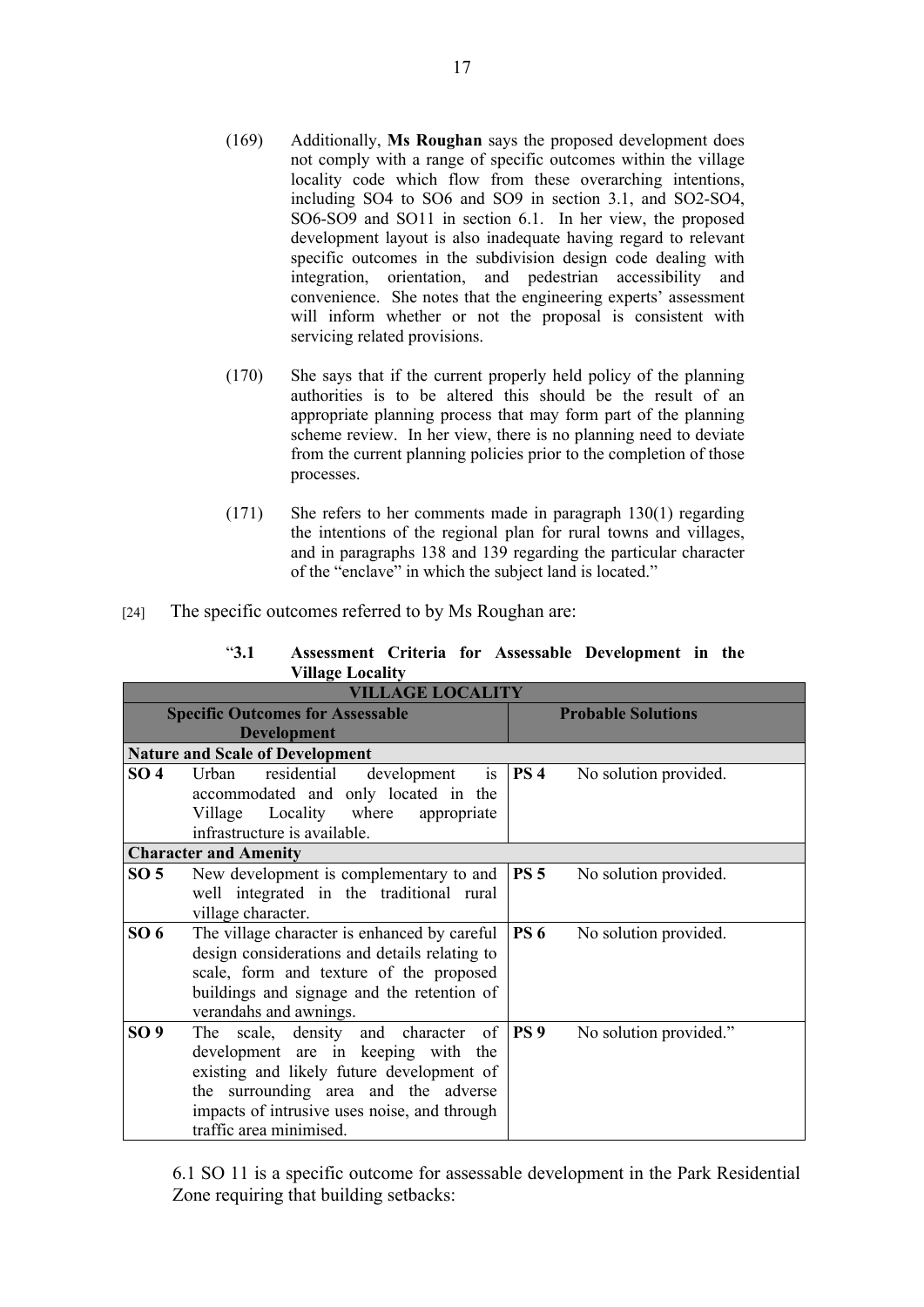- (1) are consistent with the building line for residential development on adjoining land;
- (2) are compatible with the existing streetscapes; and
- (3) do not compromise the amenity of the surrounding residential lots.

In no case does the planning scheme offer a probable solution. I think Ms Roughan has made a case in respect of SO 5, SO 9 and SO 11.

- [25] Further, I am persuaded by her point that it is appropriate for the Council to review planning arrangements in a more wide-ranging way, rather than compromise the outcome of such an exercise by what amounts to a quasi "spot rezoning" of the appellants' properties. I am troubled by the absence of any indicated timetable for a review. Matters to do with future planning for Samford Village have not reached a stage comparable with that considered in *Glenella Estates Pty Ltd v Mackay Regional Council* [2010] QPEC 132. However, I am firmly of the view that it is appropriate in this appeal to take the same approach regarding foreclosing of options available to the local government, as planning authority.
- [26] So far as clashes of aspirations are concerned, I cannot see that the appellants could justifiably argue that they had reasonable expectations of getting the planning scheme changed along the lines now proposed. On the other hand, it is easy to accept that the local residents, the objecting submitters in particular, would not have expected the planning arrangements to change to the extent now proposed. Of course, I acknowledge the many statements in the cases to the effect that landowners must allow for the planning arrangements changing. It ought to be observed that there are areas north of Mount Glorious Road suitable for being turned to Residential A development.
- [27] It is helpful to set out (for the purpose of commenting thereon by way of summary) Mr Skoien's abridged version of the Council's points from his written closing submission:
	- "1.7 Following the deemed refusal and the commencement of this Appeal, Council provided its reasons for refusal. Those reasons (14 in number) can be summarized as follows:
		- (a) the proposal cannot be serviced by infrastructure;
		- (b) provision of infrastructure for the subject land would lead to inefficient and costly infrastructure and services;
		- (c) the Appellants do not have any right in law to the provision of water and supply and sewerage services to facilitate the proposed development;
		- (d) the proposed development is premature and will prejudice further planning for the Samford Village Locality;
		- (e) the proposal will have adverse impacts upon the character and amenity of both the immediate surrounds and the Samford Village Locality;